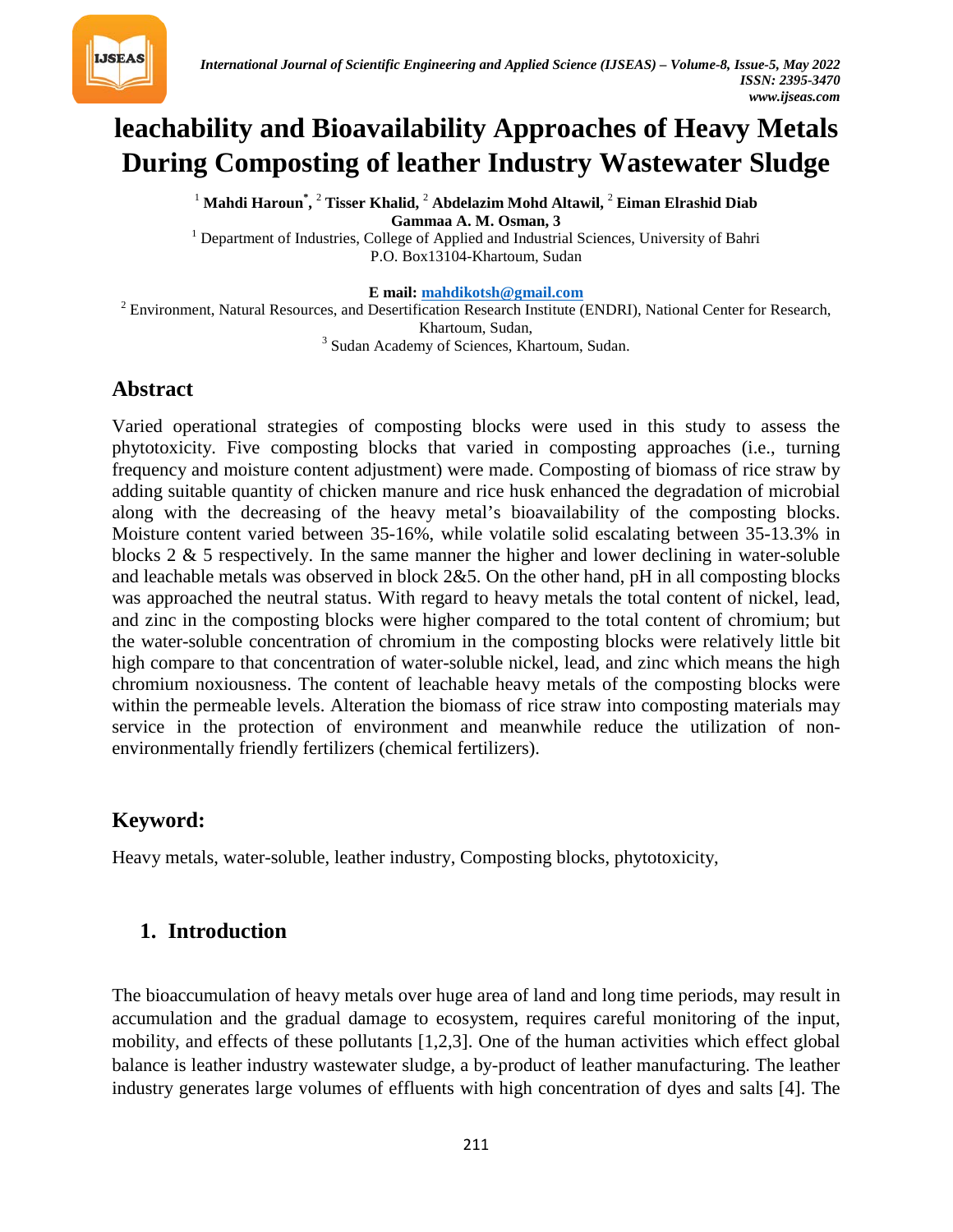

discharge of leather industry wastewater sludge into the environment without appropriate treatment poses a serious threat for the ecosystem. Tanning industries generates wastes with different physical and chemical properties. The main tanning method for production of hard leather (sole leather) is a vegetable tanning, while chromium tanning is for production of light, smooth, and soft leather suitable for working goods such as shoe uppers, handbags, gloves and a variety of clothes. Though several handling measures for setting tanning by-products have been suggested, sludge from leather industry wastewater depuration is still an environmental problem. This study discovers the possibility of recycling leather industry wastewater sludge into a soil reclamation by utilizing suitable composting techniques. Composting has been considered as one of the alternative methods to convert organic wastes into products that benefit plant growth and soil amendment. The major goal of composting is to provide a stable compost product that contains sufficient nutrients to be consumed by the plant and also can increase soil fertility. Two of the main components of agro-based biomass, i.e., cellulose and lignin, have been described as main sources of energy and humus formation, respectively, and their characteristics also contribute to air permeability, bulking, and water retention throughout the composting process [5]. Although considerable research on composting has been conducted using various organic wastes [6,7,8,9], there is less information regarding leather industry wastewater sludge composting at the field scale of operation. Thus, the goal of the current research work was to determine the bioavailability, leachability, and differences of total nutrients and heavy metals during composting of the Rice Straw modified with leather industry wastewater sludge, chicken manure, and rice husk.

## **2. Material and Methods**

#### **2.1 Preparation of Raw Materials**

Rice Straw was collected from Agricultural field and brought to the composting shed near Khartoum tannery- Khartoum-Sudan. Chicken manure and rice husks were obtained from Soba farms -Khartoum Sudan. The composting materials was prepared by reducing the sizes to 15 mm using different methods (cutting/shredding) and mixing with Chicken manure and rice husk. Table  $1\&$  2 designate the quantities of the composting materials and the physico chemical properties of the five different blocks used in this study.

| <b>Parameters</b> | <b>Rice straw</b> | <b>Chicken</b> | <b>Rice Husk</b> |  |
|-------------------|-------------------|----------------|------------------|--|
|                   |                   | <b>Manure</b>  |                  |  |
| Block 1           | 30                | 60             |                  |  |
| Block 2           | 45                | 45             |                  |  |
| Block 3           |                   | 20             | ΙU               |  |
| Block 4           |                   |                |                  |  |
| Block 5 (control) |                   |                |                  |  |

**Table 1.** Composting blocks contents (kg)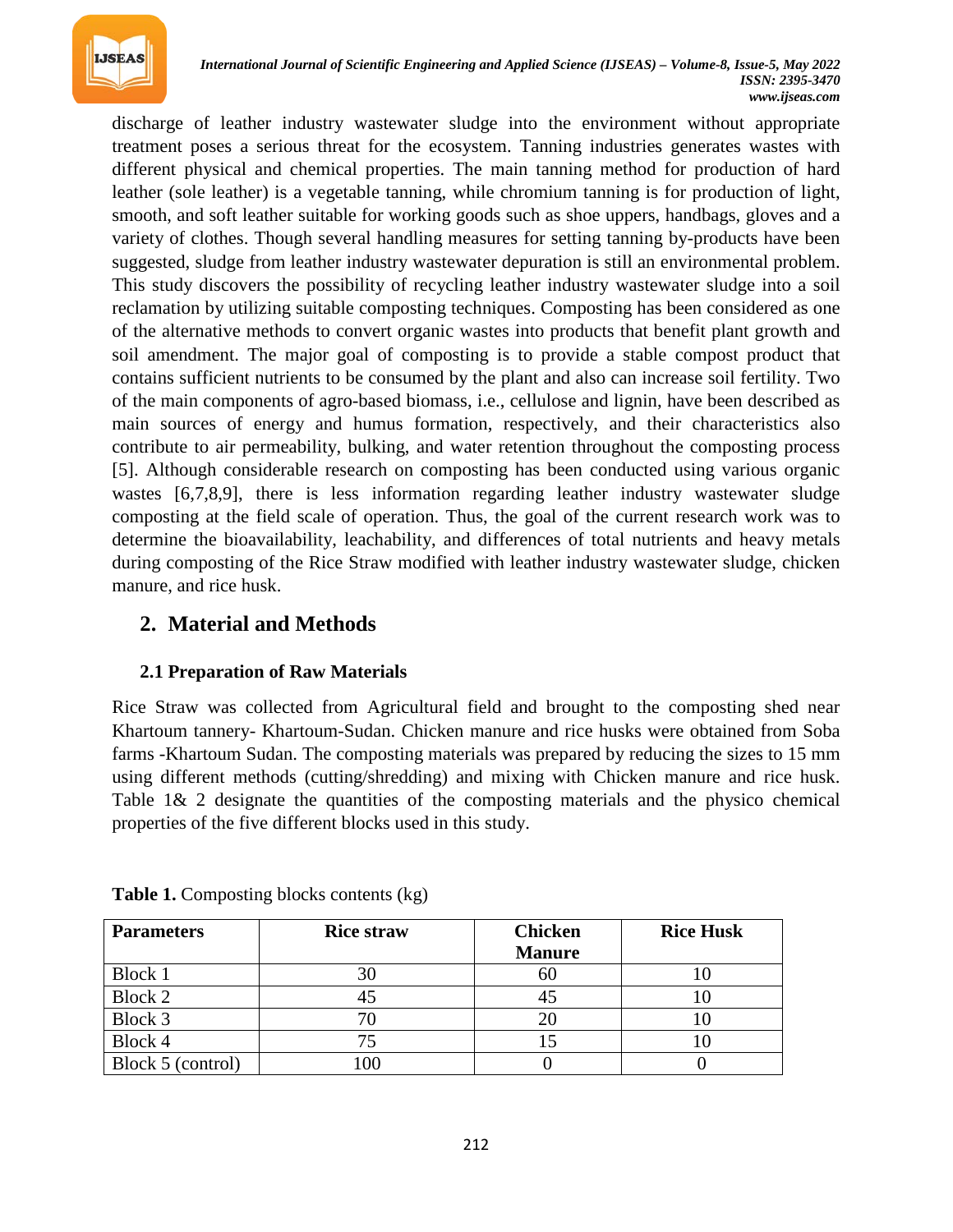

| <b>Parameters</b>      | <b>Tannery Sludge</b> | <b>Chicken</b>            | <b>Rice husk</b> | <b>Rice straw</b> |  |
|------------------------|-----------------------|---------------------------|------------------|-------------------|--|
|                        |                       | <b>Manure</b>             |                  |                   |  |
| pH                     | $3.5 \pm 0.56$        | $6.6 \pm 0.75$            | $6.12 \pm 0.05$  | $5.8 \pm 0.7$     |  |
| EC (mS/cm)             | $6.4 \pm 0.05$        | $3.8 \pm 0.08$            | $1.60 \pm 0.01$  | $5.5 \pm 0.01$    |  |
| Moisture content, %    | $45.5 \pm 1.90$       | $78.4 \pm 0.9$            | $10.50 \pm 0.9$  | $85.5 \pm 1.90$   |  |
| Volatile solid (VS), % | $3.4 \pm 0.03$        | $70.4 \pm 0.33$           | $63.9 \pm 0.65$  | $68.5 \pm 0.55$   |  |
| Potassium (mg/kg)      | $4200 \pm 6.2$        | $9056 \pm 22.5$           | $9520 \pm 15.4$  | $19,870 \pm 87.0$ |  |
| Calcium $(mg/kg)$      | $7700 \pm 18.5$       | $9831 \pm 45.5$           | $4320 \pm 15.6$  | $8273 \pm 70.0$   |  |
| Magnesium $(mg/kg)$    | $1190+4.4$            | $5795 \pm 35.5$           | $995 \pm 9.8$    | $7545 \pm 65.0$   |  |
| Sodium (mg/kg)         | $1006 \pm 6.2$        | $3200 \pm 8.5$            | $1920 \pm 6.3$   | $6129 \pm 25.5$   |  |
|                        |                       | <b>Heavy Metals (ppm)</b> |                  |                   |  |
| Chromium $(mg/kg)$     | 1404±0.99             | $135.6 \pm 0.8$           | $15 \pm 0.5$     | $155.9 \pm 2.35$  |  |
| Cadmium (mg/kg)        | $3.23 \pm 0.03$       | $39.9 \pm 0.9$            | $57 \pm 0.50$    | $43.9 \pm 3.5$    |  |
| Copper $(mg/kg)$       | $41.7 \pm 0.63$       | $48.7 \pm 0.8$            | $25 \pm 0.35$    | $43.8 \pm 0.90$   |  |
| Iron $(mg/kg)$         | $1062 \pm 3.03$       | $1972 \pm 8.5$            | $3980 \pm 33.4$  | $6544 \pm 35.5$   |  |
| Nickel $(mg/kg)$       | $125 \pm 1.03$        | $266 \pm 3.5$             | $142 \pm 2.4$    | $268 + 5.5$       |  |
| Manganese (mg/kg)      | $70 \pm 0.03$         | $1026 \pm 11.5$           | $450 \pm 5.3$    | $1082 \pm 10.0$   |  |
| Lead $(mg/kg)$         | $93 \pm 0.77$         | $765 \pm 0.9$             | $55 \pm 0.23$    | $747 \pm 0.85$    |  |
| Zinc $(mg/kg)$         | $44.67 \pm 0.55$      | $183.4 \pm 1.95$          | $102 \pm 2.34$   | $215 \pm 0.50$    |  |

**Table 2.** Characteristic of the composting materials

#### **2.2 Composting Process**

The materials of compost were designed into composting blocks, that consisted of approximately 500 kg of composting materials of leather industry wastewater sludge, Rice husk, Chicken manure, and rice straw respectively. The five different composting blocks containing were composted for thirty days and sampling was carried out after manual turning on 0, 5, 10, 15, 20, 25, and 30<sup>th</sup> days. Three different samples were collected randomly from the middle &bottom of the composting block making one kilogram and mixed carefully to form a homogenous mixture. Collected samples were immediately air dried at 105 <sup>o</sup>C in oven, ground to pass through 0.2 mm sieve and stored for the subsequent chemical and physical analysis.

#### **2.2 Physico-chemical analysis**

A digital thermometer was used to measure temperature during the composting process. The gravimetric method by weight loss of the wet sample of compost was used for determination of Moisture content [10]. A pH and a conductivity meter were used to assess the pH and electrical conductivity (EC) of the composting samples on the filtrate (Whatman filter paper no. 42). Volatile solids (VS) were determined by using Ignition method (550 °C for 2 h in muffle furnace). Ammonium acetate procedure was used to determine the total content of Calcium,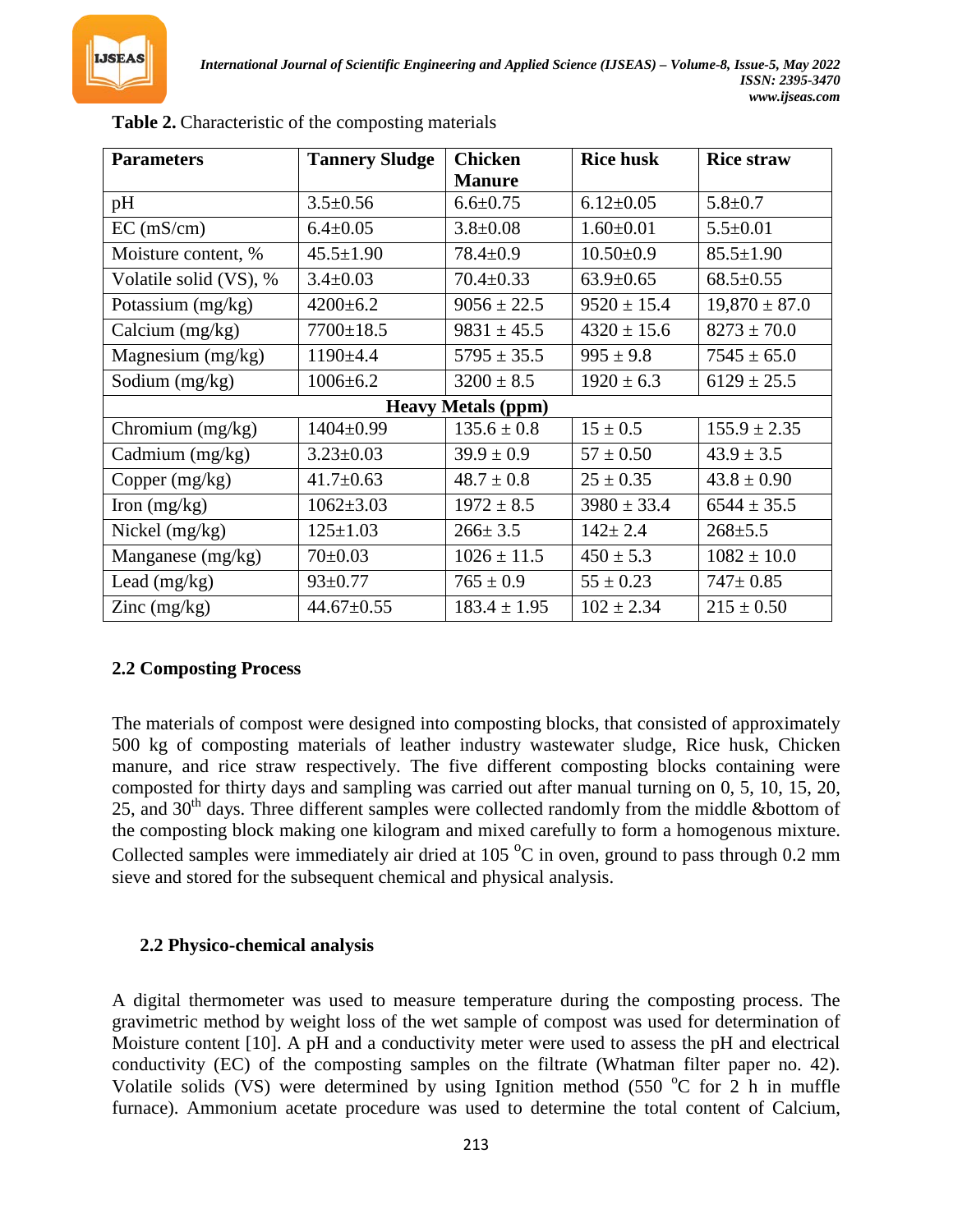

Sodium, Potassium, and Magnesium. Manganese, Chromium, iron, cadmium, copper, nickel, and lead were determined by using atomic absorption spectrometer (Varian Spectra 55B) [10]. Extraction method by using 2.5 g sample with 50 mL of distilled water at room temperature for 2 h in a shaker at 100 rpm were used for estimation of water-soluble nutrients and heavy metals [11]. USEPA Method 1311 was used for estimation test of Toxicity characteristic leaching procedure (TCLP) [12].

#### **2.4. Statistical analysis**

ANOVA method of one way have been used to estimate differences among several mixtures and means of three replicates. running statistical analysis was done by SPSS program.

## **3. Results and Discussions**

#### **3.1 Properties of Raw Materials**

Figure 1 shows the temperature profile during the course of composting. The temperatures of the blocks show increasing pattern within the first three days of the process. The peak temperature (55  $^{\circ}$ C) was measured on the fifth day in block two whereas the block one approached 50 °C on the seventh day. Blocks three& four displayed high temperatures of 45 and 40 °C on the 10<sup>th</sup> day of the composting process, respectively. The control block 5 showed peak temperature of only 30  $\degree$ C on the 7th day of the composting indicating that block composting of control without addition of cattle manure and rice husk was not feasible. The rise of temperature through all blocks owing to the release of heat caused by microbial catabolism. Some researcher reports reflect the decontamination of solid waste of sewage industry through the process of compost and discovered that the content of beneficial organism was declined to below the recognition limits before the 27<sup>th</sup> day of composting [13].



**Figure 1.** Temperature trend of the block during composting process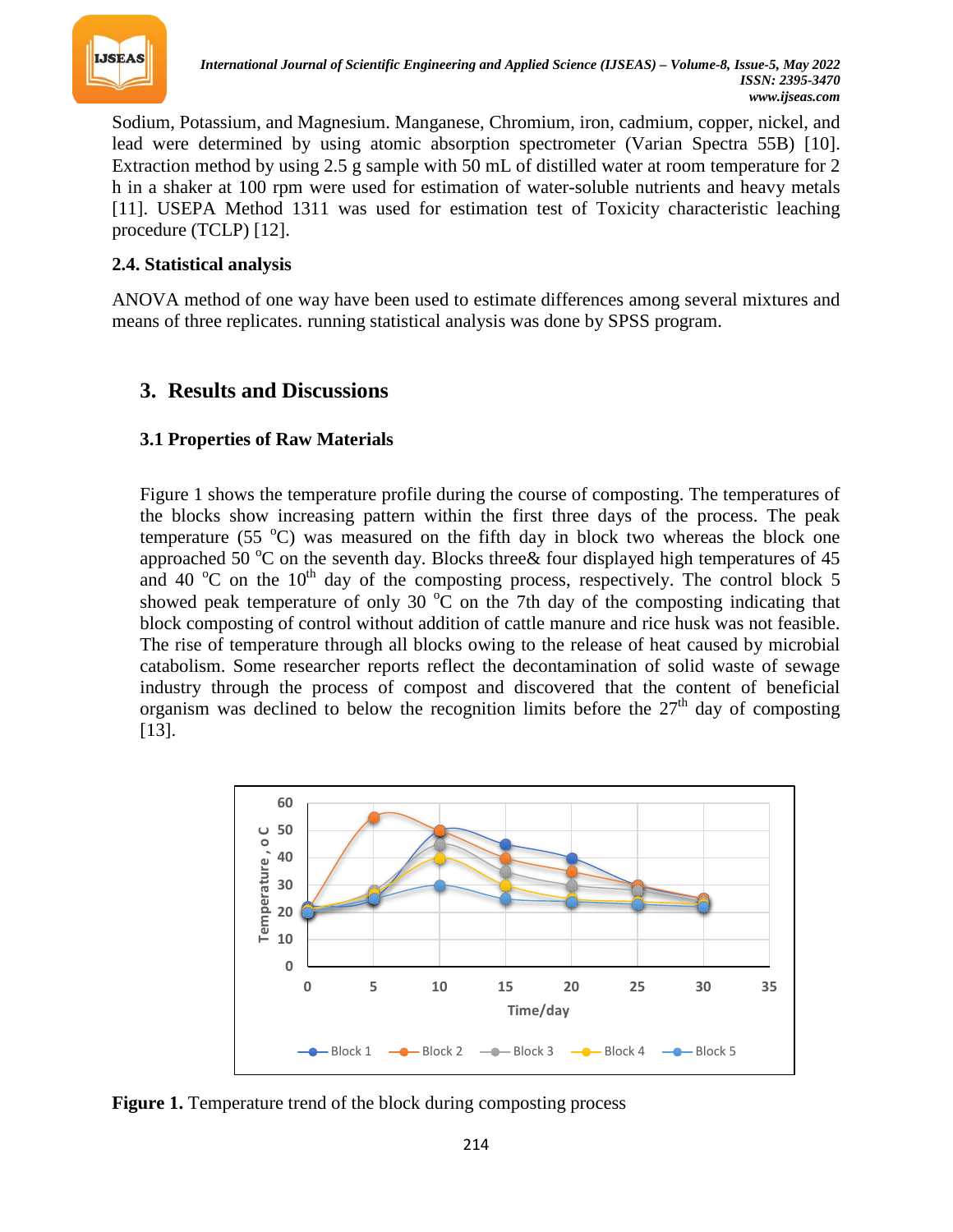

According to the previous studies composting displayed no more than 60-80% moisture content during the course of the process [14]. The moisture content should be at low level for survival of beneficial organisms, whereas high moisture content decreases the rate of oxygen diffusion through the pores. During the course of composting moisture content is scaped to atmosphere as water vapor, and the reduction in moisture content indicated by degradation index rate [15]. The loss in moisture content in the blocks is in the following sequences: block 2 (35%), block 1 (26.25%), block 3 (22.5%), block 4 (18%), and block 5 (16%) respectively (Figure 2). Therefore, block two had the higher degradation frequency which was coordinate with the trend of temperature of the block. Moisture content in all the blocks were generally above 60 % during the active phase. Therefore, the variation of moisture content between the blocks is significantly important  $(P<0.05)$ .



**Figure 2.** Moisture content variation of the block during composting process

Figure 3 display the electrical conductivity in which there is a partial increase in the electrical conductivity in all composting blocks owing to the production of mineral salts such as ammonium & phosphates ions during organic matter degradation [16]. Electrical conductivity was reduced in block one, two, three, & four this owing to the decomposition of ammonia compound as volatile materials and deposition of mineral salts [17]. Blocks 1, 2, 3, & 4 in the end of compost processing showing electrical conductivity of 2.7, 2.5, 2.8  $\&$  3.4 dS/m respectively. Previous studies proof ed that the degree of salinity is affected by the electrical conductivity [18]. One of the limitations of utilization of compost as fertilizers is its low capability of intake of water of plants owing to high concentration of salts that increase the effect of osmosis [19]. Generally electrical conductivity of 4 dS/m or above in the final composts will adversely affect plant growth, e.g., low germination rate, withering, etc. [20,21,22]. Hence, composts with high electrical conductivity must be mixed with other materials like soil having low electrical conductivity before applying for crop growth. Electrical conductivity among our studied blocks was significantly important  $(P<0.05)$ .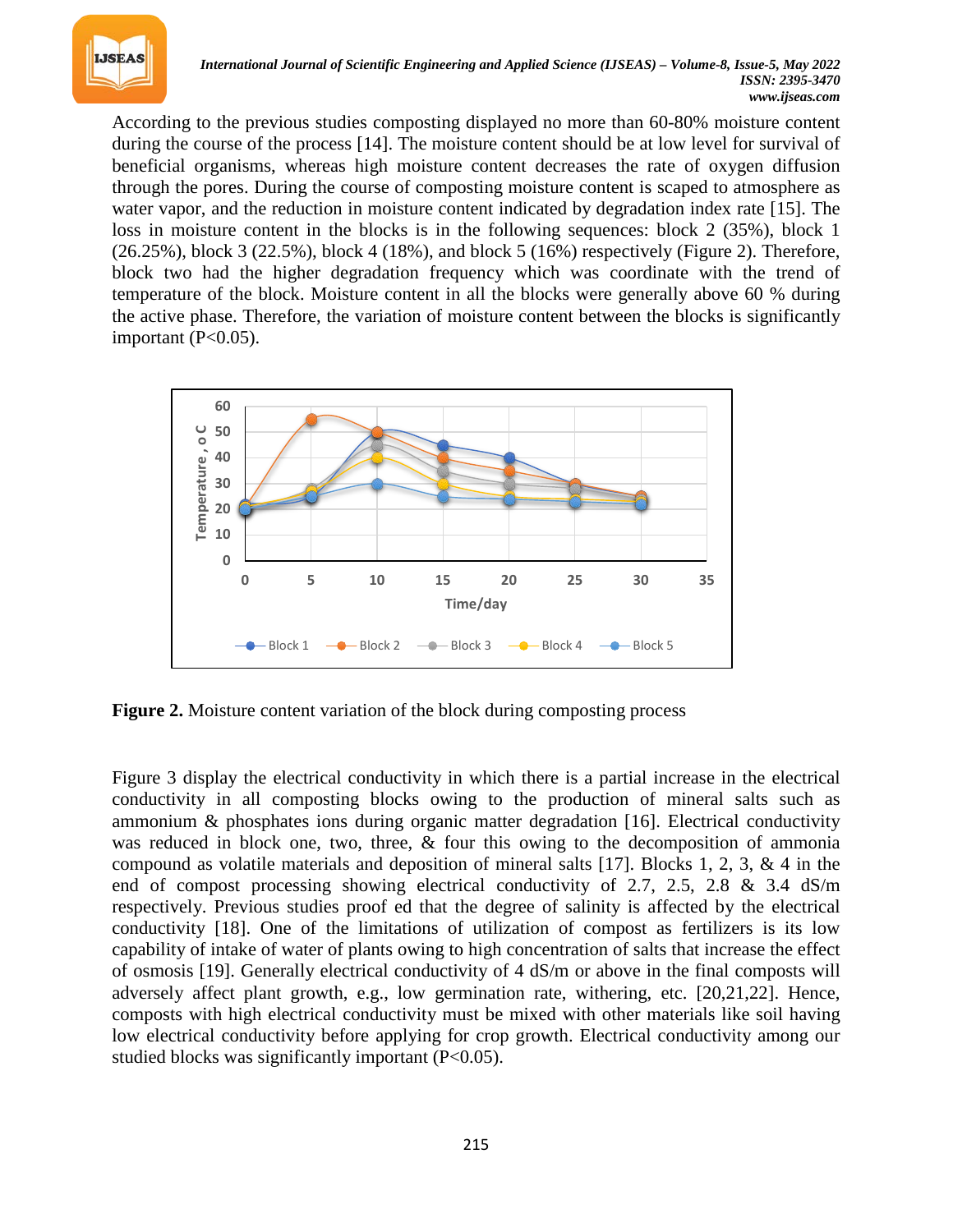



**Figure 3.** Electrical conductivity variation of the block during composting process

Volatile solids normally represent extent of organic matter in waste, compost, wastewater, and have great importance in water and wastewater treatment. A common scenario for volatile solids that it declines thru the composting process owing to organic content degradation and release of carbon in the form of carbon dioxide by the beneficial organisms. In this research work, block 2 approach the maximum decline of volatile solids (35 %), thus the trends of declining of volatile solids were in the order block 2 (35%) > block 1 (28.6%) > block 3 (25%) > block 4 (16.6%) > block 5 (13.3%) (Figure 4). Declining concentration of composting blocks of volatile solids were significant  $(P> 0.05)$ .



**Figure 4.** Volatile Solid variation of the block during composting process

Table 3 shows the whole content of nutrients (sodium, potassium, calcium, &magnesium) and heavy metals (chromium, cadmium, copper, iron, nickel, manganese, lead, & zinc) throughout the course of the composting process. The total concentrations of both nutrients and heavy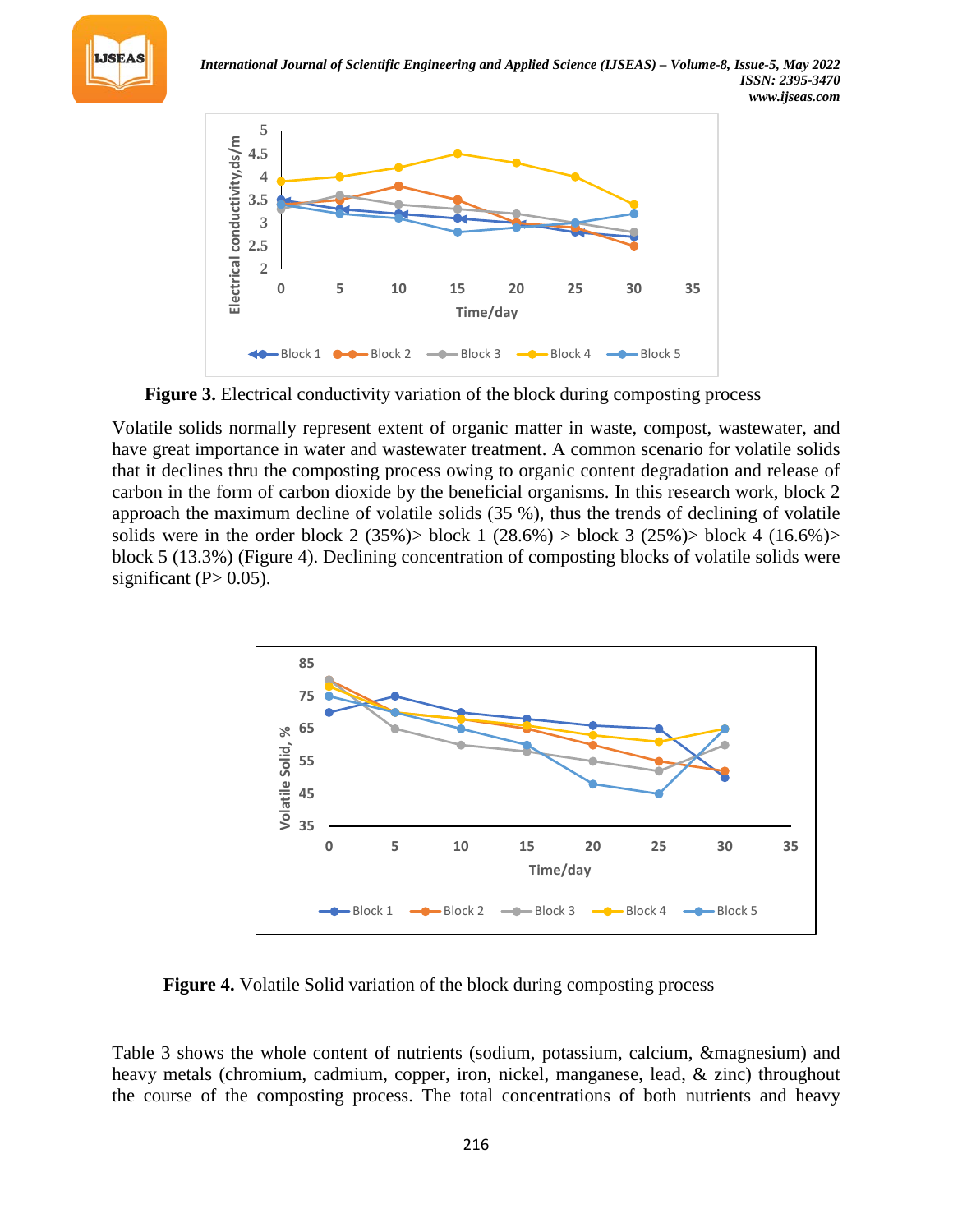

metals increased during the composting owing to degradation of organic matter indicated by reduction of weight resulting in release of carbon dioxide and the subsequently mineralization [23]. The trends of increasing of nutrient is as follows Potassium>Calcium>Magnesium>Sodium> while the order of arrangement of the heavy metals is Iron>Manganese >Lead >Nickle> Zinc> Chromium> Copper > Cadmium. The rise of content of heavy metals in the soils owing to extended utilization of composts which might cause harmfulness to humans, plants, and animals. Consequently, the study of bioavailability of the nutrients and heavy metal contents in the plants are vital before spread on the compost to the agriculture field.

#### **3.2 Heavy metals and nutrients Bioavailability**

All composting blocks shows an increase in water soluble content of the nutrient (Table 4). The potassium (K) and calcium (Ca) and magnesium (Mg) exhibit lower solubility in block five which contained only rice straw biomass. The rise in content of water-soluble nutrients was similarly owing to reduction of dry matter weight during the degradation and mineralization of the organic matter [24]. Therefore, the dissimilarity in concentration of water-soluble nutrients between the composting blocks was significantly (P<0.05).

Heavy metals belong to the most harmful constituents and its water solubility considered most toxic fraction in the compost [25,26,27]. All the composting blocks exhibit significant decreasing pattern (P<0.05) in regard of water-soluble concentration of heavy metals.

On the other hand, cadmium and nickel water-soluble fraction were not detected in all the composting blocks. The decreasing pattern of water-soluble forms of Zinc, Copper, Manganese, Iron, Lead and Chromium throughout the composting process may be due to the binding of the metals with the hydroxyl and carboxylic acid groups augmented by chicken manure. So, these organic groups and the fresh formed humus raised the combined sites and joint with metals to form insoluble and immobile complexes [23,27,28]. Previous studies confirmed the increase in iron water -soluble concentration [29], but in the current research decreasing of water-soluble content of iron in all composting blocks was noticed.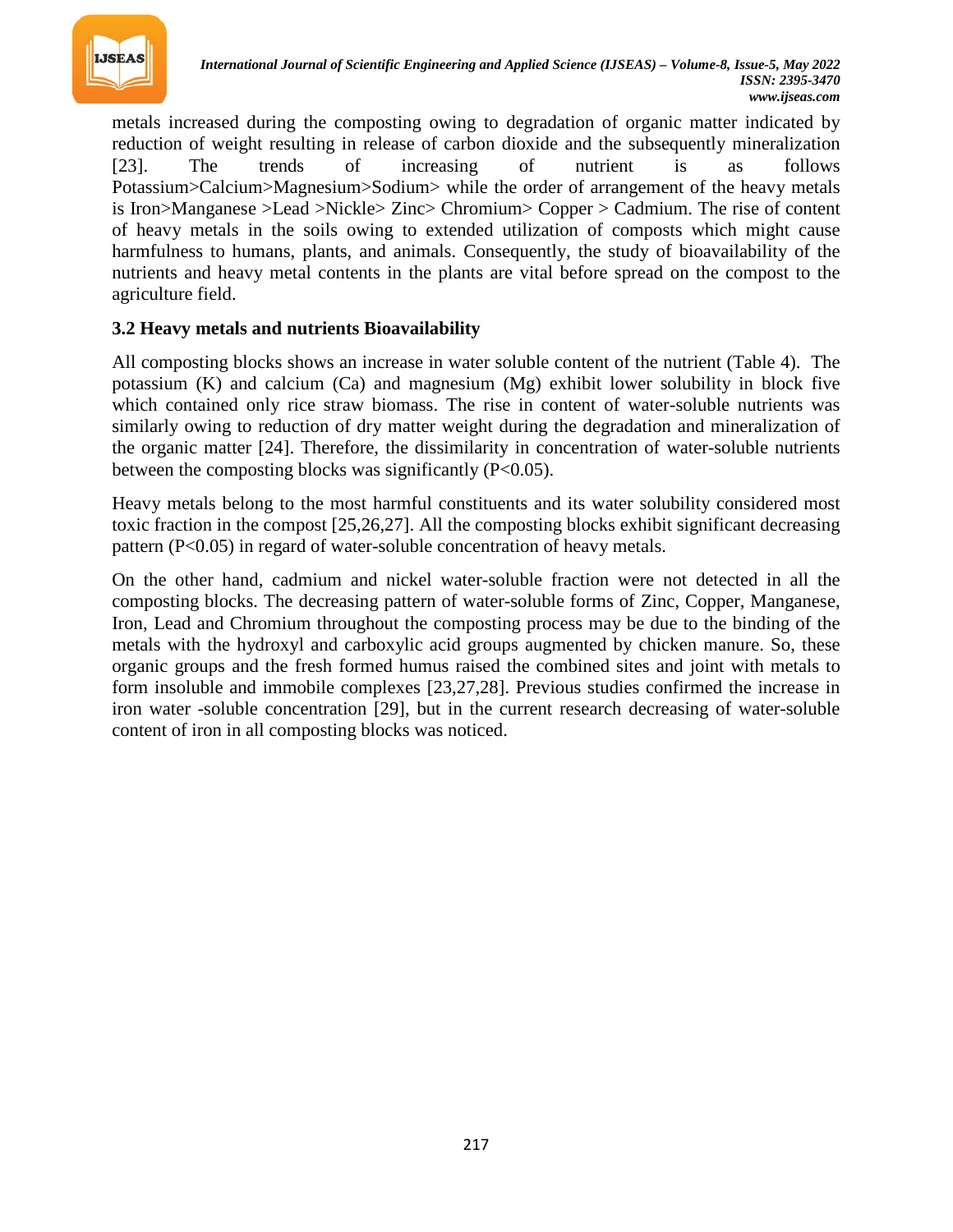

|           | Total nutrient concentration mg/kg dry matter |                 |                 |                 |                |                 |                                                   |                 |                |                 |  |
|-----------|-----------------------------------------------|-----------------|-----------------|-----------------|----------------|-----------------|---------------------------------------------------|-----------------|----------------|-----------------|--|
|           | <b>Block 1</b>                                |                 | <b>Block 2</b>  |                 | <b>Block 3</b> |                 | <b>Block 4</b>                                    |                 | <b>Block 5</b> |                 |  |
|           | initial                                       | final           | initial         | final           | initial        | final           | <b>Initial</b>                                    | final           | initial        | final           |  |
| Sodium    | 5896±75                                       | $9856 \pm 75$   | $5620+55$       | $10856 \pm 75$  | 5856±45        | 7856±43         | $5856 \pm 23$                                     | $7634 \pm 34$   | $6123 \pm 56$  | $7231 + 55$     |  |
| Potassium | $16432 \pm 98$                                | 19456±86        | $17532 + 51$    | $17532 + 51$    | 16456±86       | 20456±86        | $18564 \pm 23$                                    | $20156 \pm 23$  | 19756±23       | $5856 \pm 23$   |  |
| Calcium   | $8432 + 85$                                   | $10432 \pm 89$  | $8532+45$       | 12532±49        | $7532 + 51$    | $9532 + 54$     | 7832±56                                           | $10532 \pm 58$  | $8234 + 45$    | $10462{\pm}49$  |  |
| Magnesium | $6132+58$                                     | $8432 + 69$     | $6432 \pm 60$   | $9324 + 59$     | $6124 \pm 64$  | 7346±56         | $6524 \pm 67$                                     | $8124 \pm 76$   | $7543 + 58$    | $7332 + 55$     |  |
|           |                                               |                 |                 |                 |                |                 | Total heavy metals concentration mg/kg dry matter |                 |                |                 |  |
|           | <b>Block 1</b>                                |                 | <b>Block 2</b>  |                 | <b>Block 3</b> |                 | <b>Block 4</b>                                    |                 | <b>Block 5</b> |                 |  |
|           | initial                                       | final           | initial         | final           | initial        | final           | <b>Initial</b>                                    | final           | initial        | final           |  |
| Chromium  | $97.5 \pm 2.2$                                | $170 \pm 6.4$   | $87.5 \pm 2.6$  | $150 \pm 4.3$   | $80.6 \pm 2.6$ | $147+4.5$       | $110\pm4.6$                                       | $200 \pm 6.2$   | $155 \pm 8.2$  | $220 \pm 8.7$   |  |
| Cadmium   | $48.5 \pm 0.26$                               | $59.1 \pm 0.21$ | $48.2 \pm 0.20$ | $58.4 \pm 0.22$ | $43 \pm 0.15$  | $55.4 \pm 0.27$ | $50 \pm 0.13$                                     | $59.4 \pm 0.24$ | $44 + 0.8$     | $60.1 \pm 0.25$ |  |
| Copper    | $50.7 \pm 0.23$                               | $90.1 \pm 0.28$ | $62.7 \pm 0.33$ | $94.1 \pm 0.30$ | $51 \pm 0.35$  | $88.4 \pm 0.33$ | $46 \pm 0.30$                                     | $86.4 \pm 0.32$ | $44 \pm 0.7$   | $83.2 \pm 0.34$ |  |
| Iron      | $6100\pm58$                                   | 8430±69         | $5610 \pm 36$   | 7450±66         | $6423 + 55$    | $8130 \pm 64$   | $7654 + 45$                                       | $9865 \pm 78$   | $6543 \pm 43$  | $7620 + 59$     |  |
| Nickle    | $276 \pm 8.4$                                 | $345 \pm 5.6$   | $272 + 4.7$     | $327 \pm 3.9$   | $282 \pm 4.5$  | $303 \pm 3.6$   | $291 \pm 4.5$                                     | $347 \pm 3.6$   | $267 \pm 3.5$  | $303 \pm 2.8$   |  |
| Manganese | $810+8$                                       | $1020 \pm 15$   | $1082 + 22.7$   | $1620 \pm 25.6$ | $1184 \pm 26$  | $1590 \pm 28$   | $1180 \pm 33$                                     | $1480 \pm 32$   | $1080 \pm 31$  | $1140 \pm 23$   |  |
|           |                                               |                 |                 |                 |                |                 |                                                   |                 |                |                 |  |
| Lead      | $760 \pm 1.8$                                 | $830 \pm 2.5$   | $740 \pm 2.3$   | $835 \pm 3.4$   | $710 \pm 2.8$  | $805 \pm 3.7$   | $730 \pm 3.8$                                     | $809 \pm 2.7$   | $748 \pm 0.9$  | $840+3$         |  |

Mean  $\pm$  SD (n = 3) (ANOVA: P<0.05)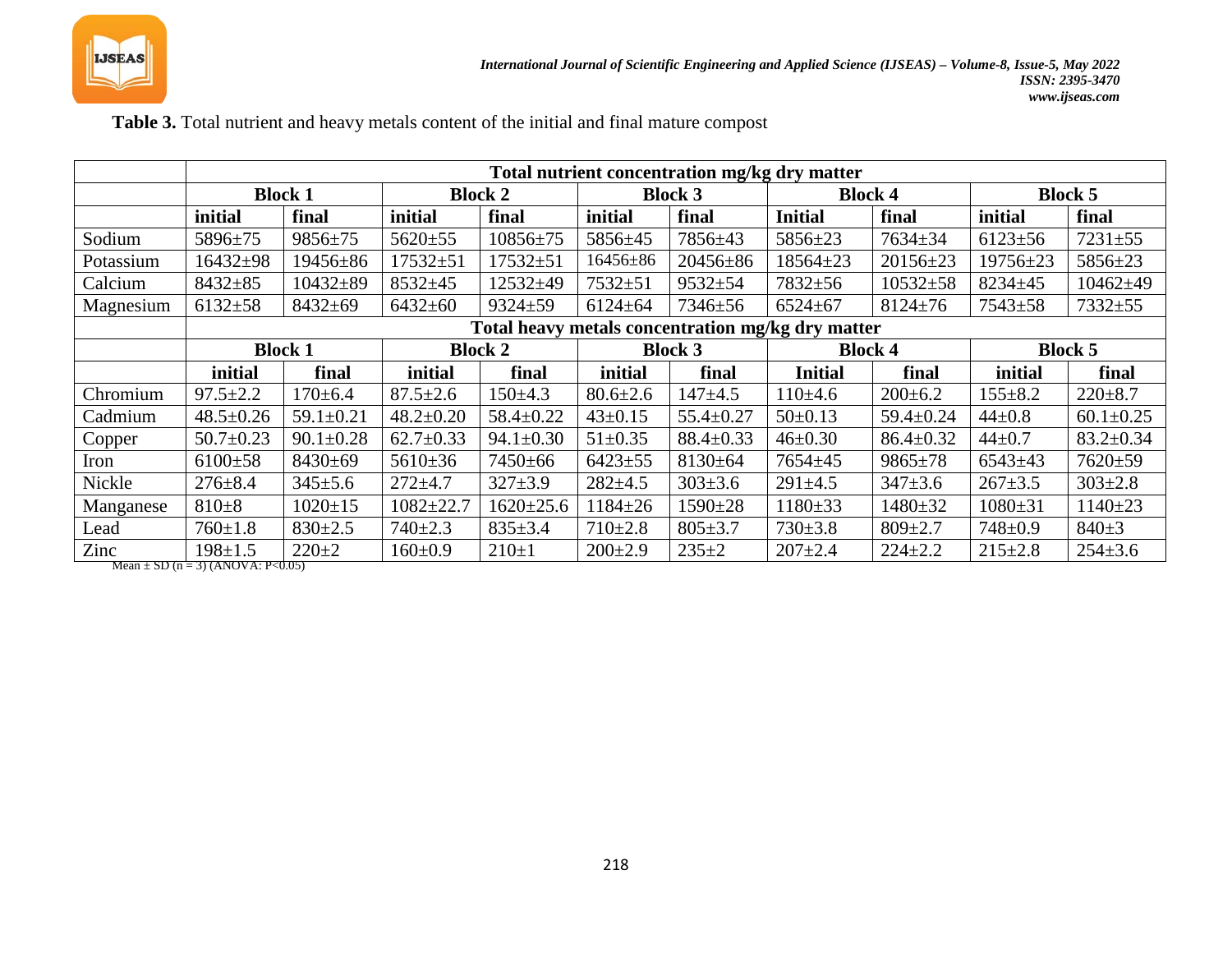

**Table 4.** Water- soluble of nutrient and heavy metals content of the initial and final mature compost

|           | Water soluble nutrient concentration mg/kg dry matter     |                 |                          |                 |                |                 |                 |                 |                 |                 |  |  |
|-----------|-----------------------------------------------------------|-----------------|--------------------------|-----------------|----------------|-----------------|-----------------|-----------------|-----------------|-----------------|--|--|
|           | <b>Block 1</b>                                            |                 | <b>Block 2</b>           |                 | <b>Block 3</b> |                 | <b>Block 4</b>  |                 | <b>Block 5</b>  |                 |  |  |
|           | initial                                                   | final           | initial                  | final           | initial        | final           | <b>Initial</b>  | final           | initial         | final           |  |  |
| Sodium    | $1520 \pm 15$                                             | $1860+20$       | $1640 \pm 17$            | $1960 \pm 30$   | $1600 \pm 14$  | $1620 \pm 25$   | $1630 \pm 14$   | $1560 \pm 25$   | $1650 \pm 14$   | $1480 + 25$     |  |  |
| Potassium | 2340±45                                                   | $4309 \pm 39$   | $2120 \pm 44$            | $4410+43$       | 2820±44        | $4459 \pm 43$   | 2886±44         | $4059 \pm 43$   | $3009 \pm 40$   | $4160 \pm 34$   |  |  |
| Calcium   | $2348 \pm 15$                                             | $3420 \pm 65$   | $2148 \pm 15$            | $3520 \pm 65$   | $2548 \pm 15$  | $3720 \pm 65$   | $2648 + 25$     | $3420 \pm 15$   | $2748 \pm 12$   | $3390 \pm 19$   |  |  |
| Magnesium | $1876 + 45$                                               | $2750+29$       | $1776 \pm 20$            | $2950+26$       | $1976 \pm 17$  | $2750 + 22$     | $1976 \pm 17$   | $2750+22$       | $7243 \pm 46$   | $6832 + 54$     |  |  |
|           | Water soluble heavy metals concentration mg/kg dry matter |                 |                          |                 |                |                 |                 |                 |                 |                 |  |  |
|           | <b>Block 1</b>                                            |                 | <b>Block 2</b>           |                 | <b>Block 3</b> |                 | <b>Block 4</b>  |                 | <b>Block 5</b>  |                 |  |  |
|           | initial                                                   | final           | initial                  | final           | initial        | final           | <b>Initial</b>  | final           | initial         | final           |  |  |
| Chromium  | $34.5 \pm 0.22$                                           | $25.6 \pm 0.19$ | $39.5 \pm 0.16$          | $29.5 \pm 0.09$ | $39 \pm 0.16$  | $32.2 \pm 0.09$ | $37 \pm 0.16$   | $32.4 \pm 0.09$ | $38 \pm 0.13$   | $33.2 \pm 0.07$ |  |  |
| Cadmium   | $\overline{\phantom{a}}$                                  |                 | $\overline{\phantom{a}}$ |                 |                |                 |                 |                 |                 |                 |  |  |
| Copper    | $8.3 \pm 0.15$                                            | $5.6 \pm 0.28$  | $7.3 \pm 0.10$           | $5.0 \pm 0.09$  | $8.1 \pm 0.09$ | $5.5 \pm 0.07$  | $8.4 \pm 0.09$  | $6.5 \pm 0.07$  | $8.7 \pm 0.15$  | $7.2 \pm 0.12$  |  |  |
| Iron      | $250 \pm 0.10$                                            | $140 \pm 0.30$  | $258 \pm 0.19$           | $130 \pm 0.20$  | $268 \pm 0.9$  | $180 \pm 0.20$  | $238 \pm 0.8$   | $150 \pm 0.25$  | $268 \pm 0.18$  | $210\pm0.29$    |  |  |
| Nickle    | $\overline{\phantom{0}}$                                  |                 | $\overline{\phantom{a}}$ |                 |                |                 |                 |                 |                 |                 |  |  |
| Manganese | $61.5 \pm 0.12$                                           | $40.9 \pm 0.15$ | $66.5 \pm 0.11$          | $47.9 \pm 0.13$ | $66.2 \pm 0.9$ | $50.9 \pm 0.10$ | $71.2 \pm 0.9$  | $54.9 \pm 0.10$ | $65.4 \pm 0.12$ | $46.7 \pm 0.15$ |  |  |
| Lead      | $9.8 \pm 0.16$                                            | $7.6 \pm 0.23$  | $11.5 \pm 0.14$          | $7.8 \pm 0.17$  | $9.5 \pm 0.12$ | $6.8 \pm 0.15$  | $11.3 \pm 0.12$ | $9.6 \pm 0.11$  | $10.2 \pm 0.12$ | $9.4 \pm 0.10$  |  |  |
| Zinc      | $11.5 \pm 0.08$                                           | $8.6 \pm 0.12$  | $11.2 \pm 0.08$          | $8.6 \pm 0.06$  | $15.2 \pm 0.8$ | $11.6 \pm 0.09$ | $15.2 \pm 0.09$ | $10.3 \pm 0.07$ | $16.1 \pm 0.06$ | $12.4 \pm 0.09$ |  |  |

Mean  $\pm$  SD (n = 3) (ANOVA: P<0.05)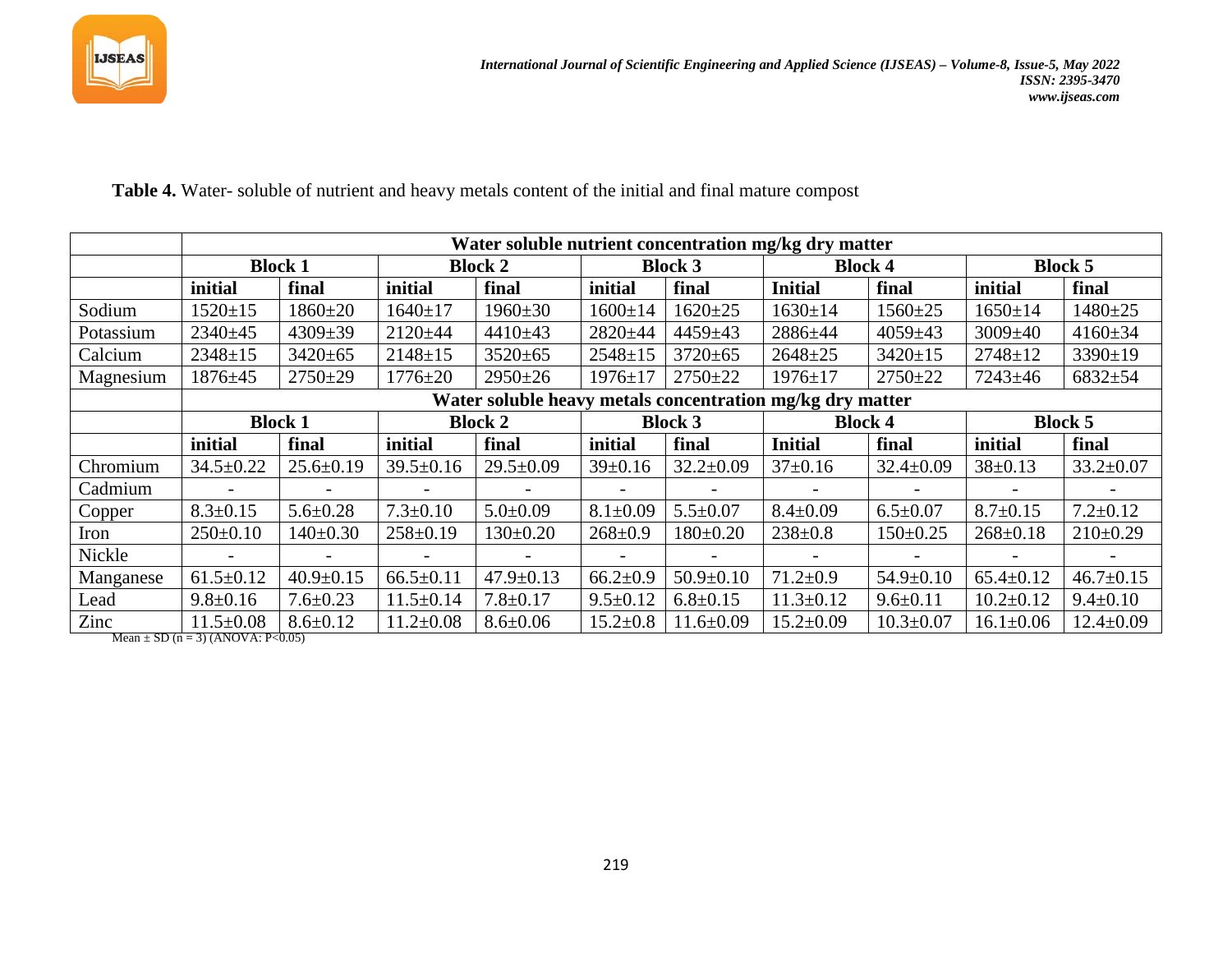

|                                       | Leachable heavy metals concentration (mg/kg dry matter) |                 |                 |                 |                |                 |                 |                 |                 |                 |
|---------------------------------------|---------------------------------------------------------|-----------------|-----------------|-----------------|----------------|-----------------|-----------------|-----------------|-----------------|-----------------|
|                                       | <b>Block 1</b>                                          |                 | <b>Block 2</b>  |                 | <b>Block 3</b> |                 | <b>Block 4</b>  |                 | <b>Block 5</b>  |                 |
|                                       | initial                                                 | final           | initial         | final           | initial        | final           | <b>Initial</b>  | final           | initial         | final           |
| Chromium                              | $70.5 \pm 5.22$                                         | $50.6 \pm 3.19$ | 79.5±6.24       | $35.6 \pm 2.23$ | $59.5+4.1$     | $41.6 \pm 3.2$  | $62.5 \pm 4.1$  | $46.6 \pm 3.2$  | $67.5 \pm 5.3$  | $55.6 \pm 3.3$  |
| Cadmium                               | $1.9 \pm 0.32$                                          | $0.88 \pm 0.03$ | $2.53 \pm 0.04$ | $1.22 \pm 0.06$ | $2.8 \pm 0.06$ | $1.71 \pm 0.03$ | $2.64 \pm 0.04$ | $1.88 \pm 0.05$ | $2.69 \pm 0.04$ | $2.03 \pm 0.07$ |
| Copper                                | $22.3 \pm 0.30$                                         | $16.2 \pm 0.28$ | $26.4 \pm 0.50$ | $16.2 \pm 0.28$ | $26.6 \pm 0.5$ | $18.1 \pm 0.1$  | $26.6 \pm 0.5$  | $19.1 \pm 0.1$  | $25.6 \pm 0.5$  | $19.0 \pm 0.1$  |
| Iron                                  | $470 \pm 2.09$                                          | $310 \pm 1.30$  | $495 \pm 2.10$  | $350 \pm 2.30$  | $405 \pm 2.08$ | $397 \pm 3.30$  | $475 \pm 3.08$  | $377 \pm 3.08$  | $470 \pm 2.88$  | $397 \pm 4.11$  |
| Nickle                                | $180 \pm 2.09$                                          | $135 \pm 1.05$  | $198 \pm 1.09$  | $142 \pm 0.9$   | $210\pm0.9$    | $157 \pm 0.7$   | $202 \pm 0.5$   | $174 \pm 1.05$  | $206 \pm 0.8$   | $182 \pm 1.15$  |
| Manganese                             | $319 \pm 3.09$                                          | $250 \pm 1.50$  | $413 \pm 5.09$  | $244 \pm 4.50$  | $403 \pm 4.19$ | $237 \pm 3.50$  | $405 \pm 4.22$  | $250 \pm 5.09$  | $407 \pm 6.22$  | $264 \pm 2.09$  |
| Lead                                  | $58.5 \pm 0.5$                                          | $39.6 \pm 0.9$  | $65.7 \pm 0.9$  | $41.6 \pm 0.8$  | $58.5 \pm 0.7$ | $41.4 \pm 0.8$  | $67.5 \pm 0.9$  | $50.4 \pm 1.09$ | $66.1 \pm 0.8$  | $57.4 \pm 0.9$  |
| Zinc                                  | $125.2 \pm 0.4$                                         | $99 \pm 0.5$    | $124.3 \pm 0.2$ | $96 \pm 0.3$    | $142 \pm 0.5$  | $125 \pm 0.6$   | $137.3 \pm 0.5$ | $117\pm0.01$    | $129.2 \pm 0.7$ | $120 \pm 0.3$   |
| Mean $\pm$ SD (n = 3) (ANOVA: P<0.05) |                                                         |                 |                 |                 |                |                 |                 |                 |                 |                 |

**Table 5.** Leachable concentration of heavy metals content during composting process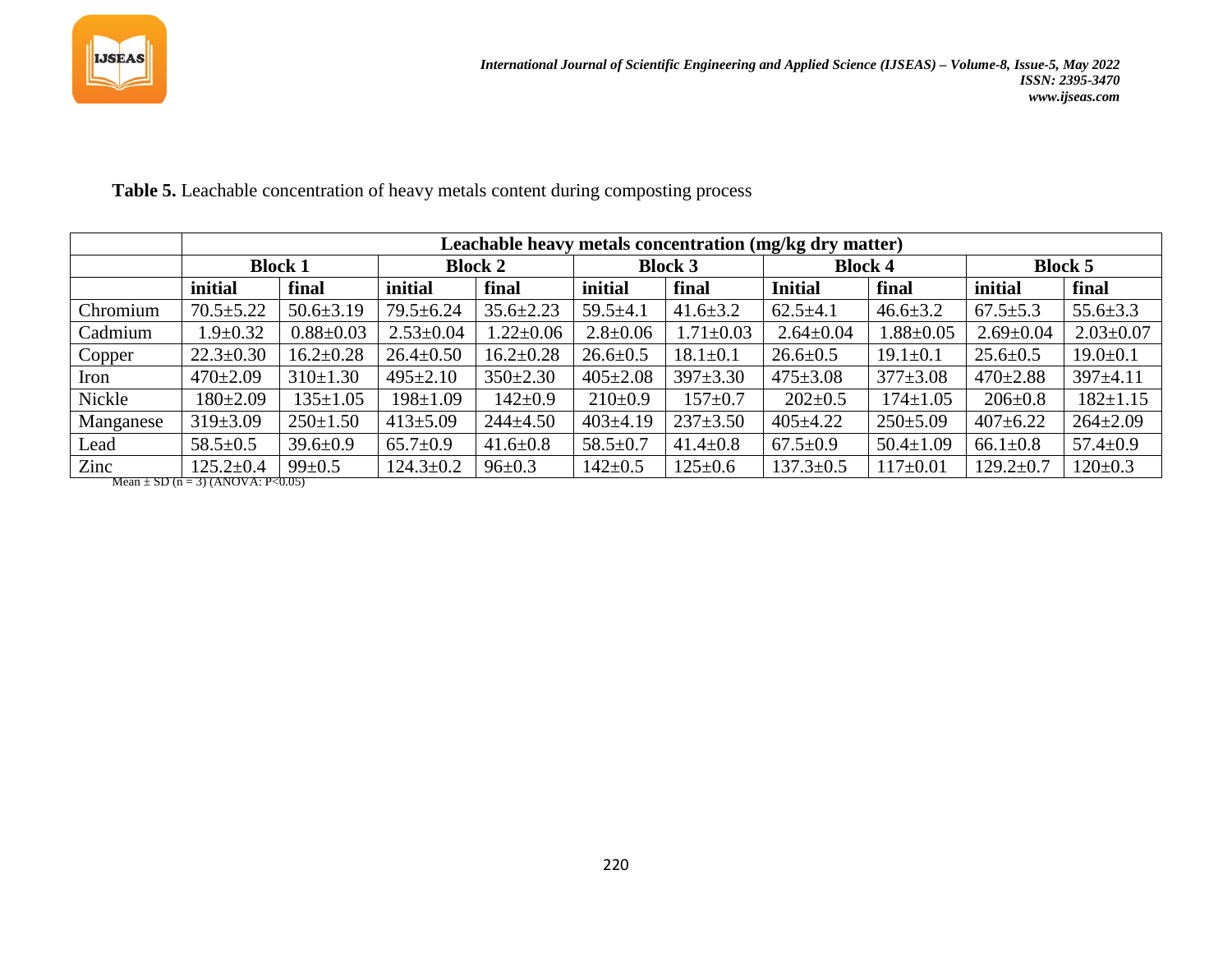

### **3.3 Toxicity characteristic leaching procedure (TCLP) test for heavy metals**

Table 5 displayed variation of heavy metals leachability such chromium, cadmium, copper, iron, nickel, manganese, lead, and zinc during the course of composting. All the composting blocks exhibit reduction pattern of leachability during the composting of rice straw in the range of 17.6- 55.2% for chromium; 24.5–53.7% for cadmium; 25.8–38.6% for copper; 15.5–34.04% for iron; 11.6–28.3% for nickel; 21.6–41.2% for manganese; 13.2–36.7% for lead; and 7.1–22.8% for zinc. Heavy metals leachability during the composting process was also reported by so many researchers [30,32,33,34]. The maximum allowable level for heavy metals' contamination is: Chromium (100 mg/kg), Cadmium (20 mg/kg) and lead (100 mg/kg) [15]. Therefore, findings of Toxicity characteristic leaching procedure **(**TCLP) test proofed that the heavy metal contents in composting blocks were below the permeable boundaries for compost utilization in agriculture. Decreasing of heavy metals leachability throughout the composting process may be attributed to the complexity formed with humus substances [28,30]. pH also had played a vital role in the decreasing of this leachable phenomena of the metals. Complexation, soluble, and surface legends were controlled by pH, while increasing of pH within the optimal range lead to reducing the solubility and bioavailability of heavy metals [35]. Compost Statistical estimation exhibit the important variances in the leachable concentration of heavy metals of all composting blocks  $(P<0.05)$ .

## **4. Conclusion**

Bioavailability decreasing of compost is done by the optimal addition of rice straw with the chicken manure, and rice husk that enhanced the microbial degradation as well as leachability of heavy metals of the composting materials. Moisture content varied between 35-16%, while volatile solid escalating between 35-13.3% in blocks 2 & 5 respectively. In the same manner the higher and lower declining in water soluble and leachable metals was noticed in block 2&5. On the other hand, pH in all composting blocks was approached the neutral status. With regard to heavy metals the total content of nickel, lead, and zinc in the composting blocks were higher compared to the total content of chromium; but the water-soluble concentration of chromium in the composting blocks were relatively little bit high compare to that concentration of watersoluble nickel, lead, and zinc which means the high chromium noxiousness. Heavy metals leachable contents were within the permeable levels. Alteration the biomass of rice straw into composting materials may service in the protection of environment and meanwhile reduce the utilization of non-environmentally friendly fertilizers (chemical fertilizers). Therefore, in case of application of optimal composting condition such as weekly adjustment of moisture to 60% & rotating of block every 4 days, maturation time of the compost may strongly proportional with phytotoxicity vanishing.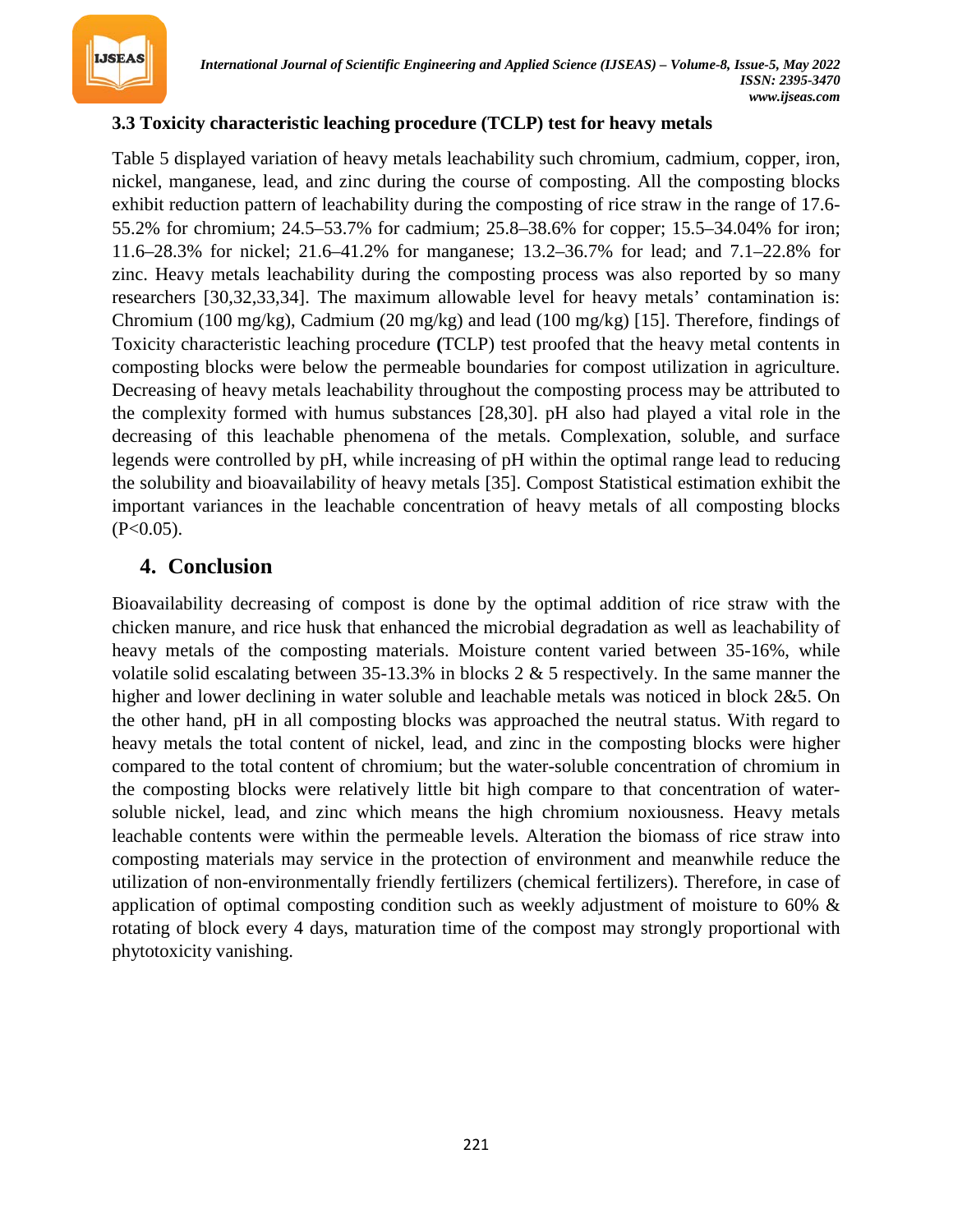

## **Acknowledgments**

The authors wish to express deep appreciation to the Bahri University, National Centre for Research, Environmental pollution Department, and Khartoum tannery for providing facilities for this study.

# **References**

- 1. Nriagu, J.O., 1990. Global metal pollution poisoning the biosphere? Environment 32, 7.
- 2. Beyer, W.N., Pattee, O.H., Sileo, L., Hoffman, D.J., Mulhern, B.M., 1985. Metal contamination in wildlife living near two zinc smelters. Environ. Pollut. 38A, 63–86.
- 3. Zottl, H.W., 1985. Heavy metal levels and cycling in forest ecosystems. Experientia 41, 1104–1113.
- 4. Kızılkaya, R., 2004. Cu and Zn accumulation in earthworm L. terrestris L. in sewage sludge amended soil and fractions of Cu and Zn in casts and surrounding soil. Ecol. Eng. 22, 141–151.
- 5. Kızılkaya, R., Askın, T., 2002. Influence of cadmium fractions on microbiological properties in Bafra plain soils. Arch. Agron. Soil Sci. 48, 263–272.
- 6. Spiegel, H., 2002. Trace element accumulation in selected bioindicators exposed to emissions along the industrial facilities of Danube lowland. Turk. J. Chem. 26, 815–823.
- 7. Rybicki, E., Swiech, T., Lesniewska, E., Albinska, J., Szynkowska, M.I., Paryjczak, T. and Sypniewski, S., "Changes in Hazardous Substances in Cotton after Mechanical and Chemical Treatments of Textiles", Fibres & Textiles in Eastern Europe, 12, 67-73, 2004.
- 8. Hubbe, M. A., Nazhad, M., and Sánchez, C. (2010). "Composting as a way to convert cellulosic biomass and organic waste into high-value soil amendments: A review," BioResources 5(4), 2808-2854.
- 9. Baharuddin, A. S., Wakisaka, M., Shirai, Y., Abd Aziz, S., Abdul Rahman, N. A., and Hassan, M. A. (2009a). "Co-composting of empty fruit bunches and partially treated palm oil mill effluents in pilot scale," Int. J. Agri. Res. 4(2), 69-78.
- 10. Hock, L. S., Baharuddin, A. S., Ahmad, M. N., Shah, U.K.M., Abdul Rahman, N. A., Abd-Aziz, S., Hassan, M. A., and Shirai, Y. (2009). "Physicochemical changes in windrow co-composting process of oil palm mesocarp fiber and palm oil mill effluent anaerobic sludge," Aust. J. Basic Appl. Sci. 3(3), 2809-2816.
- 11. Heerden, I. V., Cronjé, C., Swart, S. H., and Kotzé, J. M. (2002). "Microbial, chemical and physical aspects of citrus waste composting," Biores. Tech. 81(1), 71-76.
- 12. Khalil, A. I., Beheary, M. S., and Salem, E. M. (2001). "Monitoring of microbial populations and their cellulolytic activities during the composting of municipal solid wastes," W. J. Microbiol. Biotechnol. 17(2), 155-161.
- 13. BIS (1982) Methods for analysis of solid wastes (excluding industrial solid wastes). Indian Standards Institution, New Delhi.
- 14. Singh J, Kalamdhad AS (2013b) Assessment of bioavailability and leachability of heavy metals during rotary drum composting of green waste (water hyacinth). Ecol Eng 52:59– 69.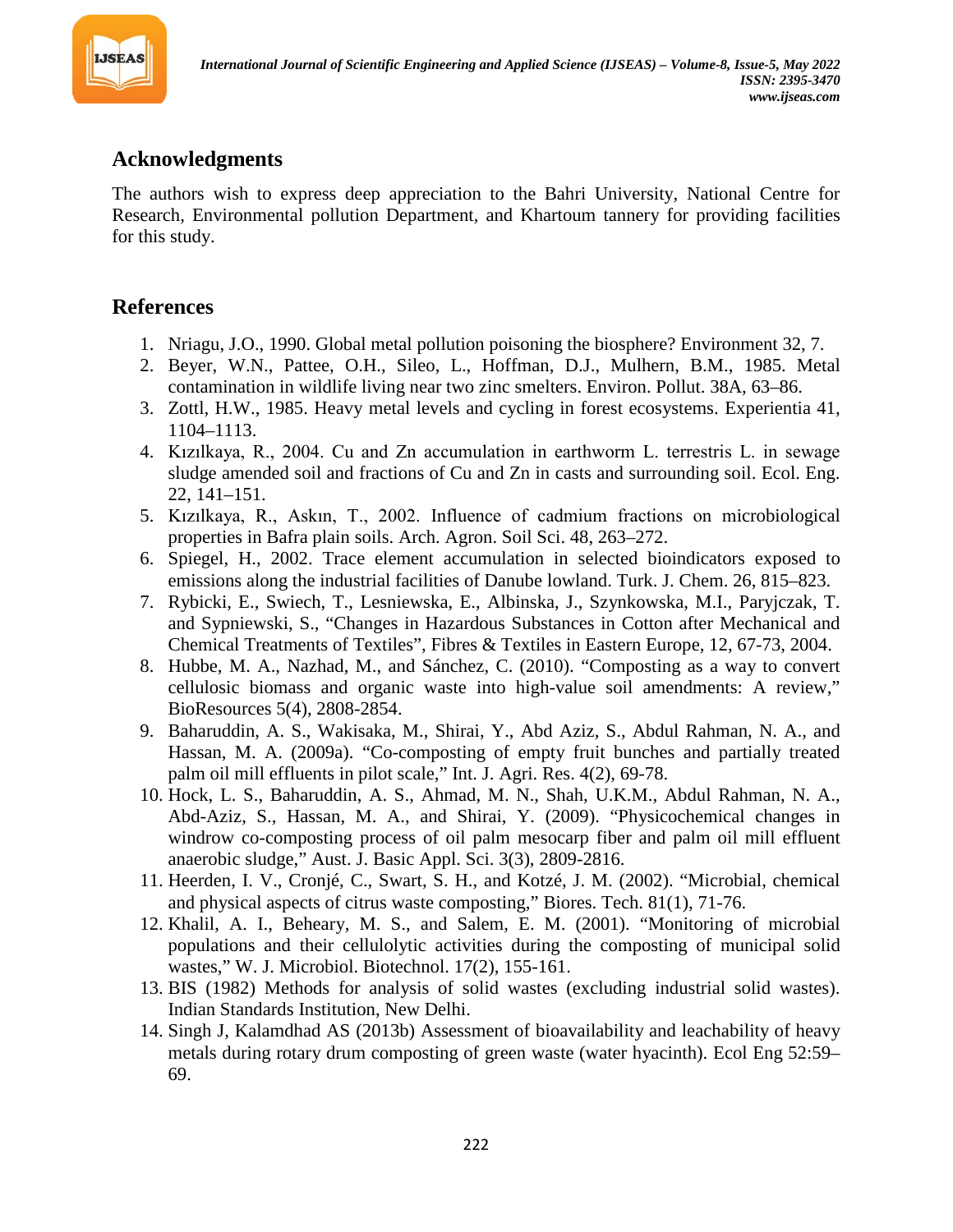

- 15. US Environmental Protection Agency (1992) Method 1311—toxicity characteristic leaching procedure (TCLP) In: SW-846 Test Methods for Evaluating Solid Waste, Physical/Chemical Methods. US Environment Protection Agency. http://www.epa.gov/ solid waste/hazard/test methods/sw846/index.htm. Accessed 21 Jan 2020.
- 16. Miller, F.C. (1993). Composting as a process based on the control of ecologically selective factors. In: Soil Microbial Ecology: Applications in Agricultural and Environmental Management. Metting, Jr. F.B. and New York: Marcel Dekker, Inc., p. 515-576.
- 17. TMECC (2002) Test methods for the examination of composting and compost. US Composting Council, Bethesda.
- 18. Liao PH, Jones L, Lau AK, Walkemeyer S, Egan B, Holbek N (1996) Composting of fish wastes in a full-scale in-vessel system. Bioresour Technol 59:163–168.
- 19. Fang M, Wong JWC (1999) Effects of lime amendment on availability of heavy metals and maturation in sewage sludge composting. Environ Pollut 106:83–89.
- 20. Wong JWC, Mak KF, Chan NW, Lam A, Fang M, Zhou LX, Wu QT, Liao X (2001) Cocomposting of soya bean residues and leaves in Hongkong. Bioresour Technol 76:99– 106.
- 21. Huang GF, Wong JWC, We QT, Nagar BB (2004) Effect of C/N on composting of pig manure with sawdust. Waste Manag 24:805–813.
- 22. Koivula N, Raikkonen T, Urpilainen S, Ranta J, Hanninen K (2004) Ash in composting of source-separated catering waste. Bioresour Technol 93:291–299.
- 23. Chen JH (1999) Characteristic and applications of domestic animal wastes. Animal waste compost products quality and treatment alternatives manual. Soil Survey and Testing Center, Department of Soil and Environmental Science, National Chung Hsing University, Taiwan, pp 15–22.
- 24. Lin C (2008) A negative-pressure aeration system for composting food wastes. Bioresour Technol 99:7651–7656.
- 25. Gao M, Liang F, Yub A, Li B, Yang L (2010) Evaluation of stability and maturity during forced-aeration composting of chicken manure and sawdust at different C/N ratios. Chemosphere 78:614–619.
- 26. Singh J, Kalamdhad AS (2013a) Bioavailability and leachability of heavy metals during water hyacinth composting. Chem Speciat Bioavailab 25:1–14.
- 27. Singh J, Kalamdhad AS (2012) Concentration and speciation of heavy metals during water hyacinth composting. Bioresour Technol 124:169–179.
- 28. Singh J, Kalamdhad AS (2013b) Assessment of bioavailability and leachability of heavy metals during rotary drum composting of green waste (water hyacinth). Ecol Eng 52:59– 69.
- 29. Singh J, Kalamdhad AS (2013c) Reduction of bioavailability and leachability of heavy metals during vermicomposting of water hyacinth (Eichhornia crassipes). Environ Sci Pollut Res 20:8974–8985.
- 30. Singh J, Kalamdhad AS (2014a) Effect of lime on speciation of heavy metals during agitated pile composting of water hyacinth. Front Environ Sci Eng 10:10–22.
- 31. Guan TX, He HB, Zhang XD, Bai Z (2011) Cu fractions, mobility and bioavailability in soil–wheat system after Cu-enriched livestock manure applications. Chemosphere 82:215–222.